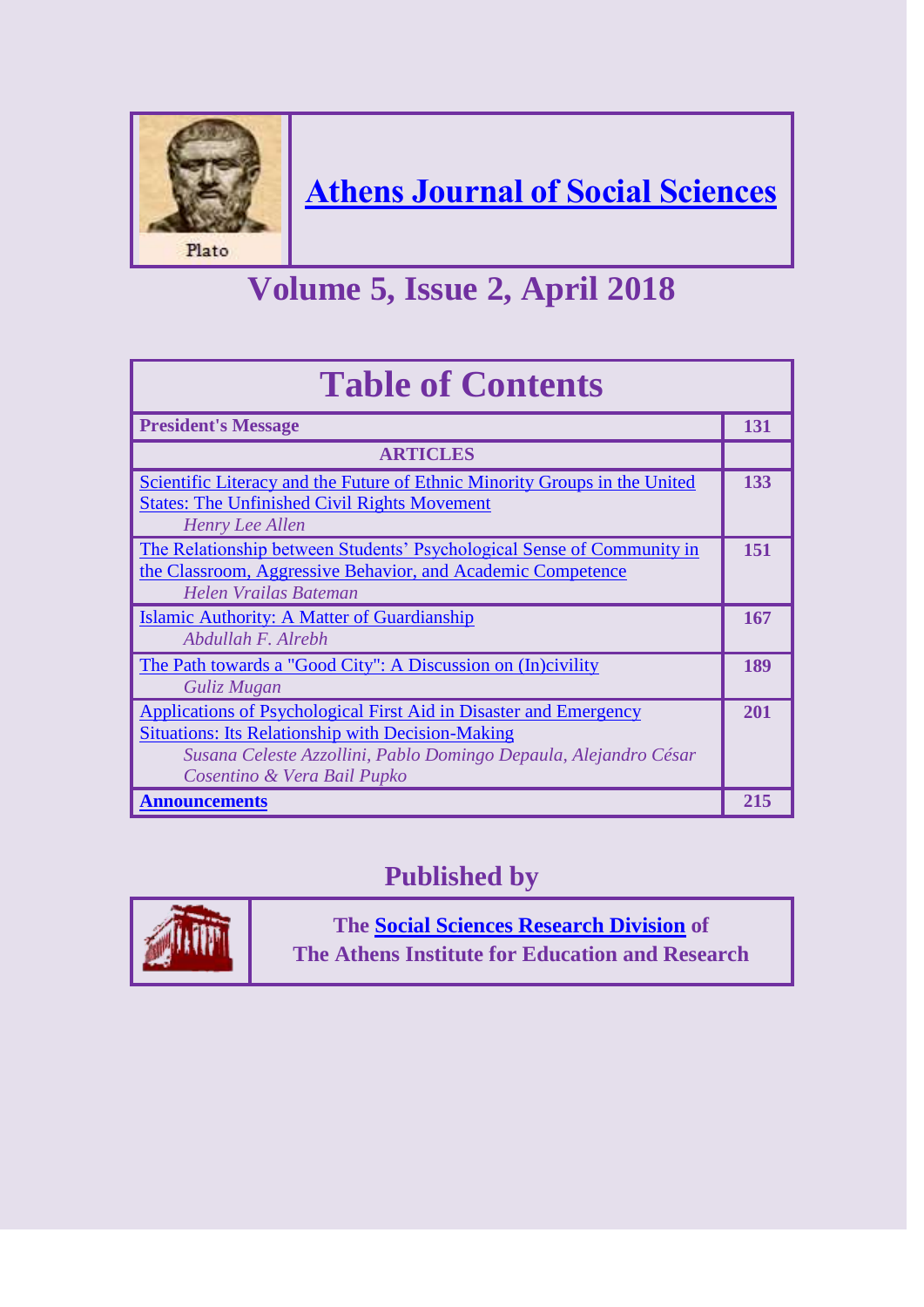[Athens Journal of Social Sciences:](http://www.athensjournals.gr/ajss) A Journal of The [Social Sciences Research Division](http://www.atiner.gr/SSRD.htm) of The Athens Institute for Education and Research: ISSN NUMBER: 2241-7737 DOI: 10.30958/ajss

#### **Editor of this Journal**

Dr. Yannis Stivachtis, Director, [Social Sciences Division,](http://atiner.gr/ssrd) ATINER & Professor Emeritus, University of Alabama USA.

#### **[Editorial and Reviewers' Board of this Journal](https://www.athensjournals.gr/ajss/eb)**

**Managing Editor** Ms. Afrodete Papanikou **Offices** Athens Institute for Education and Research 8 Valaoritou Street, 10671 Athens, Greece Phone: + 30 210 3634210 Fax + 30 210 3634209 Email: [info@atiner.gr](mailto:info@atiner.gr)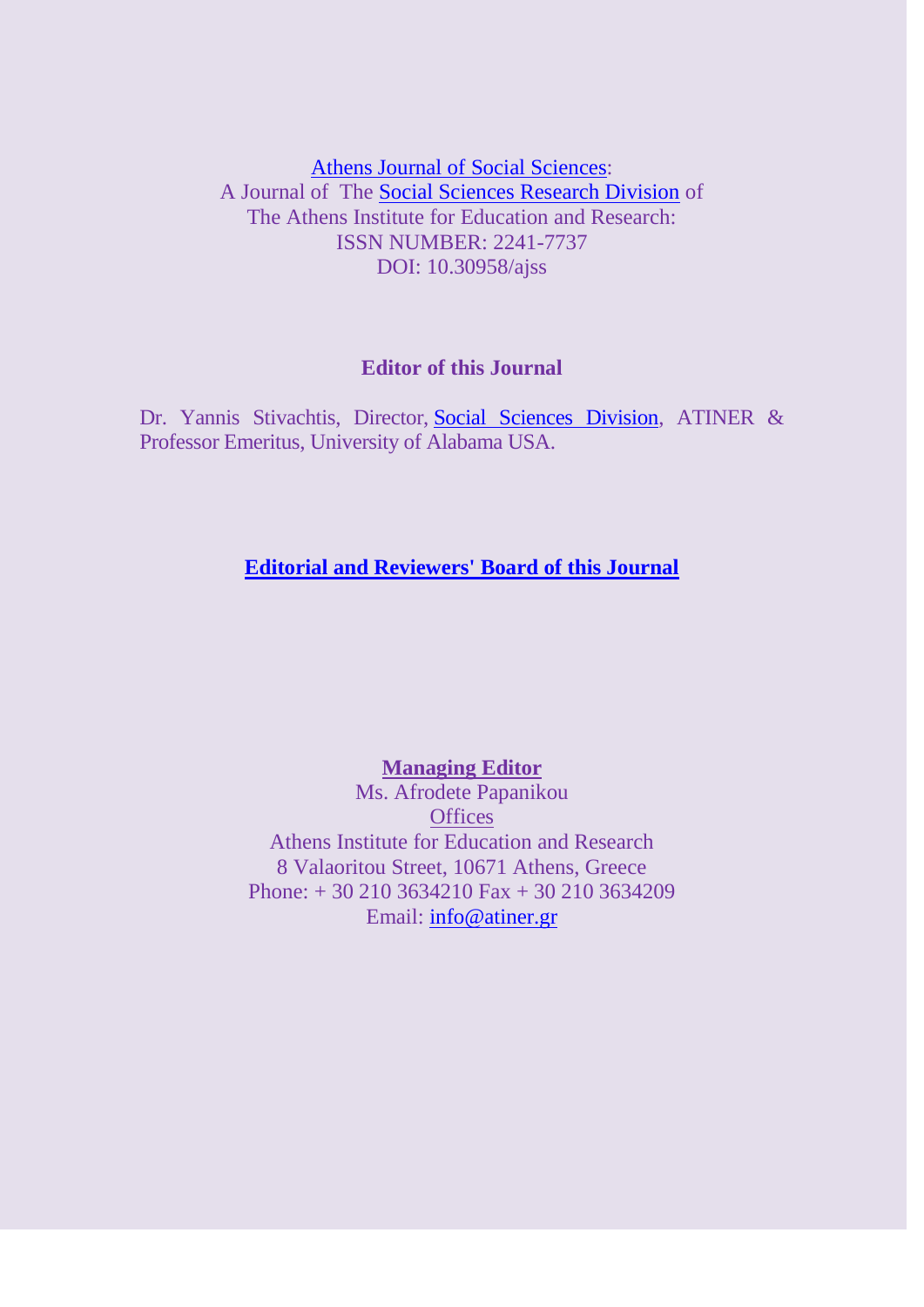## *[Athens Journal of Social Sciences](http://www.athensjournals.gr/ajss)* **Volume 5, Issue 2, April 2018**

**Table of Contents President's Message 131 131 ARTICLES** [Scientific Literacy and the Future of Ethnic Minority Groups in the United](http://www.athensjournals.gr/social/2018-5-2-1-Allen.pdf)  [States: The Unfinished Civil Rights Movement](http://www.athensjournals.gr/social/2018-5-2-1-Allen.pdf) *Henry Lee Allen* **133** [The Relationship between Students' Psychological Sense of Community in](http://www.athensjournals.gr/social/2018-5-2-2-Bateman.pdf)  [the Classroom, Aggressive Behavior, and Academic Competence](http://www.athensjournals.gr/social/2018-5-2-2-Bateman.pdf) *Helen Vrailas Bateman* **151** [Islamic Authority: A Matter of Guardianship](http://www.athensjournals.gr/social/2018-5-2-3-Alrebh.pdf) *Abdullah F. Alrebh* **167** [The Path towards a "Good City": A Discussion on \(In\)civility](http://www.athensjournals.gr/social/2018-5-2-4-Mugan.pdf) *Guliz Mugan* **189** [Applications of Psychological First Aid in Disaster and Emergency](http://www.athensjournals.gr/social/2018-5-2-5-Azzollini.pdf)  [Situations: Its Relationship with Decision-Making](http://www.athensjournals.gr/social/2018-5-2-5-Azzollini.pdf) *Susana Celeste Azzollini, Pablo Domingo Depaula, Alejandro César Cosentino & Vera Bail Pupko* **201 [Announcements](http://www.athensjournals.gr/social/Back-Cover-2018-02social.pdf) 215**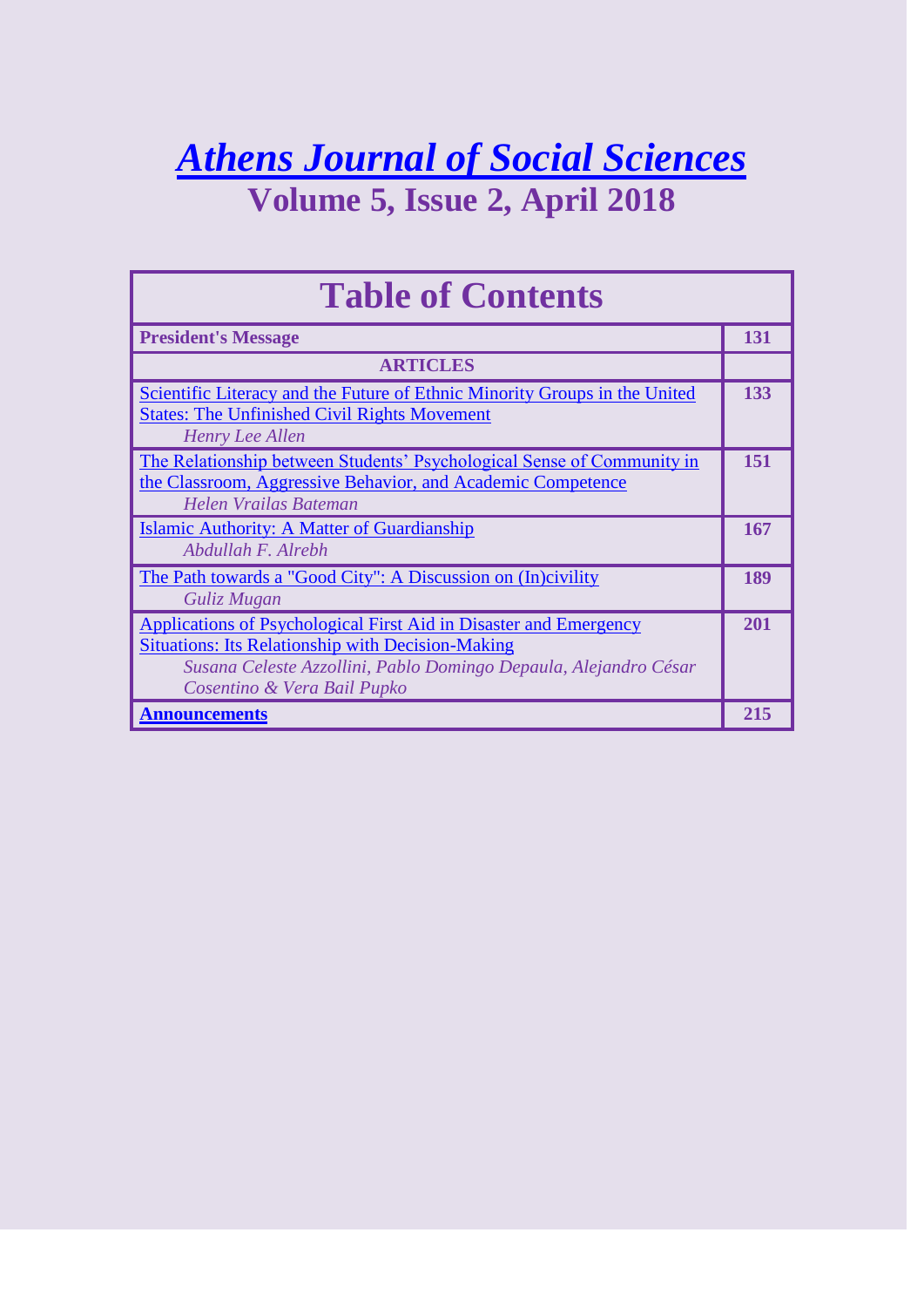

Plato